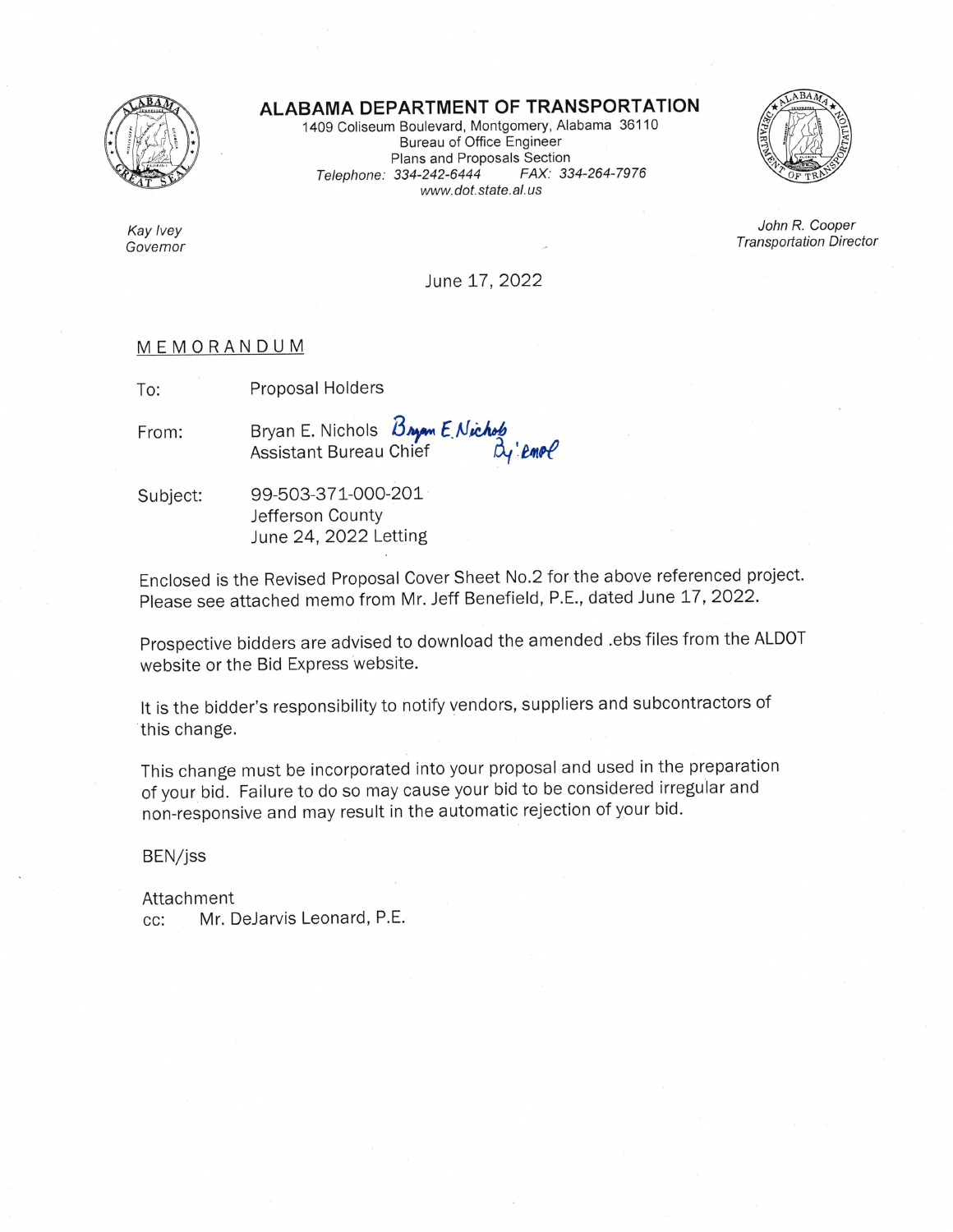

### **ALABAMA**

DEPARTMENT OF TRANSPORTATION **CONSTRUCTION BUREAU** 1409 COLISEUM BOULEVARD MONTGOMERY, ALABAMA 36110 PHONE (334) 242-6218 FAX (334) 264-3727



JOHN R. COOPER TRANSPORTATION<br>DIRECTOR

# Kay Ivey<br>GOVERNOR

### **MEMORANDUM**

- TO: Mr. Joe Lister, P.E. Office Engineer Bureau Chief
- ڪ Mr. Jeff Benefield, P.E. FROM: Acting State Construction Engineer
- DATE: June 17, 2022
- RE: 99-503-371-000-201 Jefferson County

Please notify all potential bidders that the construction time for the above referenced project will be increased from Forty-five (45) Working Days to Sixty (60) Working Days.

 $\mathrm{JS}$ 

CC: File Mr. Robert Peyton